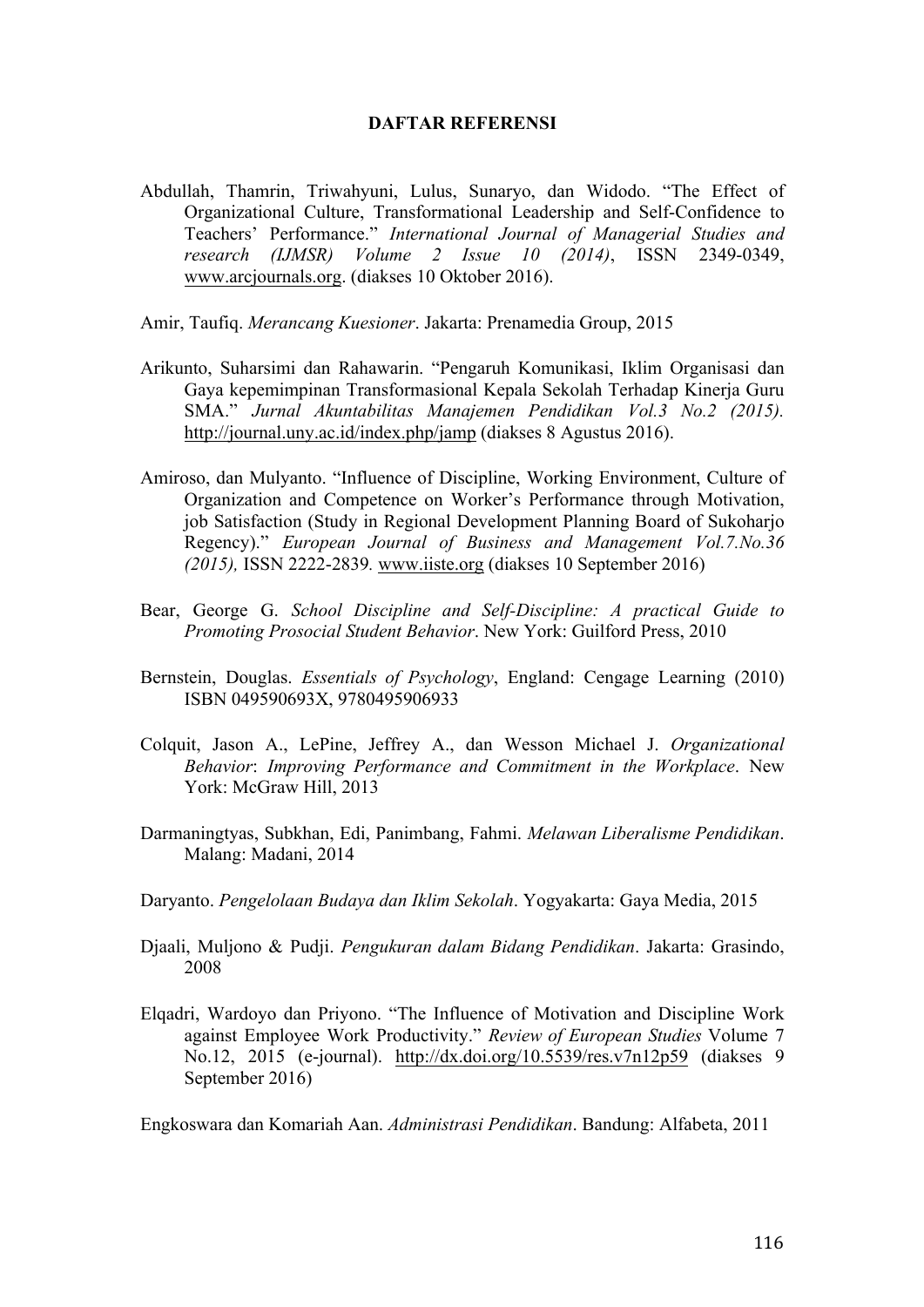- Fraenkel, Jack R. dan Wallen Norman E. *How To Design and Evaluate Research in Education*. New York: McGraw-Hill Companies Inc. 2008.
- Franklin, Aimee L., Pagan dan Javier F. "Organization Culture as an Explanation for Employee Discipline Practices, Public Personnel Administration" Volume 26 No.1 (2016), online.sagepub.com. doi:10.1177/1734371X05277335, [e-journal] www.academia.edu. (diakses 11 Oktober 2016).
- Ghozali, Imam, Latan dan Hengky. *Partial Least Squares: Konsep, Teknik, dan Aplikasi Menggunakan Program SmartPLS3.0 Untuk Penelitian Empiris.*  Semarang: Badan Penerbit Undip, 2015.
- Handoko, Yunus, Setiawan, Margono, Surachman dan Djumahir. "Organizational Culture, Job Satisfaction, Organizational Commitment, the Effect on Lecturer Performance." *International Journal of Business and Management Invention Volume 2 issue 12 (2012)*, Vol.2 Issue 12, 2012 [e-journal], www.ijbmi.org (diakses 8 Agustus 2016).
- Hutabarat, Wesley. "Investigation of Teacher Job performance Model: Organizational Culture, Work Motivation and Job Satisfaction." *Canadian Center of Science and Education (201*5), http://dx.doi.org/10.5539/ass.v11n18p295. (diakses 10 Oktober 2016).
- Jones, Jeff, Jenkin, Mazda, Lord dan Sue. *Developing Effective Teacher Performance*. England: SAGE Publications, 2006
- Kompri. *Manajemen Sekolah: Teori dan Praktik*. Bandung: cv. Alfabeta, 2014
- Kusurkar, R.A., Cate, Th.J., Vos, C.M.P., Westers, P., dan Croiset G. "How Motivation Affects Academic Performance: A Structural Equation Modeling Analysis." *Article in Health Science Education (2012)*, DOI 10.1007/s10459- 012-9354-3, [e-article] www.springerlink.com (diakses 3 Oktober 2016).
- Mangkunagara, A.A., dan Anwar, K. *Human Resource Management Company*. Bandung: PT. Teens Rosdakarya, 2009
- Masyhud, H.M. Sulthon. *Manajemen Profesi Kependidikan*. Yogyakarta: Kurnia Kalam Semesta, 2014
- Mcknight, L. *Keys to self-mastery: Enhancing discipline (2014, Oct 07*). *University Wire*.[e-article] http://search.proquest.com/docview. (diakses 1 November 2016).
- Mulyasa, H.E. *Manajemen dan Kepemimpinan Kepala Sekolah.* Jakarta: PT Bumi Aksara, 2012.
- Mustafa, Zainal. *Mengurai Variabel Hingga Instrumentasi*. Yogyakarta: Graha Ilmu, 2009.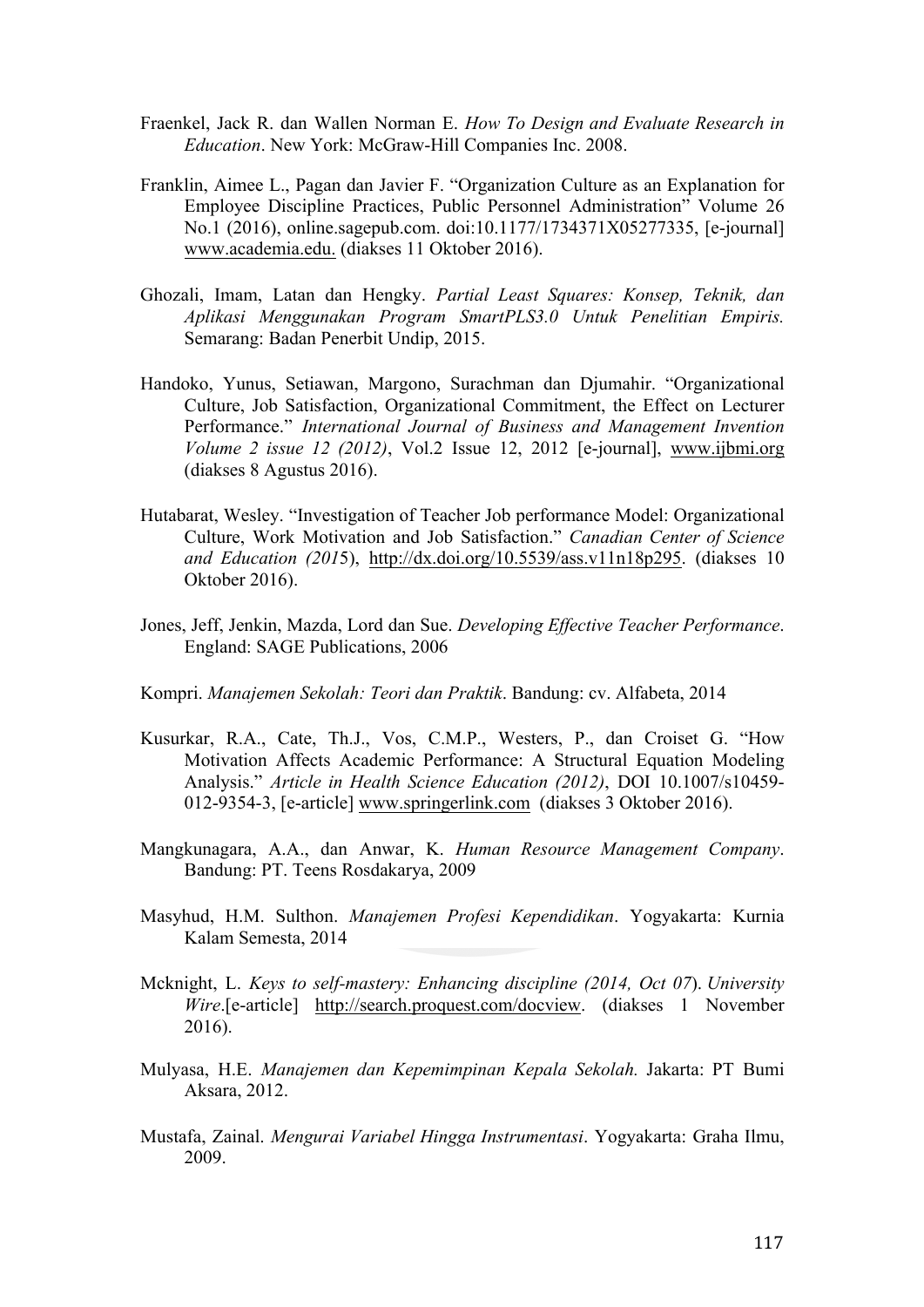- Noor dan Juliansyah. *Metodologi Penelitian: Skripsi, Tesis, Disertasi, & Karya Ilmiah*. Jakarta: Kencana, 2011
- Paembang, Perty M., Siregar, dan Tiurlina. "Pengaruh Kepemimpinan Kepala Sekolah, Motivasi Kerja, dan Disiplin Kerja terhadap Kinerja Guru MIPA SMP Kabupaten Mamberamo Tengah Papua." *Jurnal Ilmu Kependidikan Indonesia Volume 1 No.3, 2013, ISSN: 2338-3402*, Jakarta: Perpustakaan Diknas.

Priansa, Donni J. *Kinerja dan Profesionalisme Guru*. Bandung: CV. Alfabeta, 2014

- Raman, Arumugam, Lim, Tse Ying, Khalid dan Rozalina. "The Relationship between Culture and organizational Commitment among Chinese Primary School Teachers." *Mediterranean Journal of Social Sciences Vol 6 No.2 S5, Italy* (2015). ISSN 2039-2117. doi:10.5901/mjss.2015.v6n2s5p93 www.mcser.org/journal .(diakses 30 September 2016).
- Rivai, V. *Human Resource Management for the Company*. Jakarta: PT. King Grafindo Persada, 2004
- Rojai, dan Romadon. *Panduan Sertifikasi Guru Berdasarkan Undang-Undang Guru dan Dosen*. Jakarta: Dunia Cerdas, 2013
- Sangadji, Etta Mamang & Sopiah. *Perilaku Konsumen: Pendekatan Praktis*. Yogyakarta: ANDI, 2013
- Schacter, Daniel, Gilbert, Daniel, Wegner, Daniel, Hood & Bruce. *Psychology: Second European Edition*. Palgrave Macmillan, 2015.
- Schunk, Dale H. *Learning Theories (Teori-teori Pembelajaran-Terjemahan Bahasa Indonesia*. Yogyakarta: Pustaka Pelajar, 2012.
- Siagian, S.P. *Human Resource Management*. Jakarta: PT. Earth Literacy, 2008
- Simanjuntak, P. *Manajemen dan Evaluasi Kinerja*. Jakarta: Lembaga Penerbit Fakultas Ekonomi Universitas Indonesia, 2011.
- Sriekaningsih, Ana, Setyadi, Joko. "The Effect of Competence and Motivation and Cultural Organization towards Organizational Commitment and Performance on State University Lecturers in East Kalimantan Indonesia." *European Journal of Business and Management*. Volume 7 No.17 (2015). [e-journal]. www.iiste.org. (diakses 16 Oktober 2016).
- Suryana, Yaya. *Metode Penelitian Manajemen Pendidikan*. Bandung: Pustaka Setia, 2015
- Susanto, Ahmad. *Manajemen Peningkatan Kinerja Guru*. Jakarta: Prenamedia Group, 2016